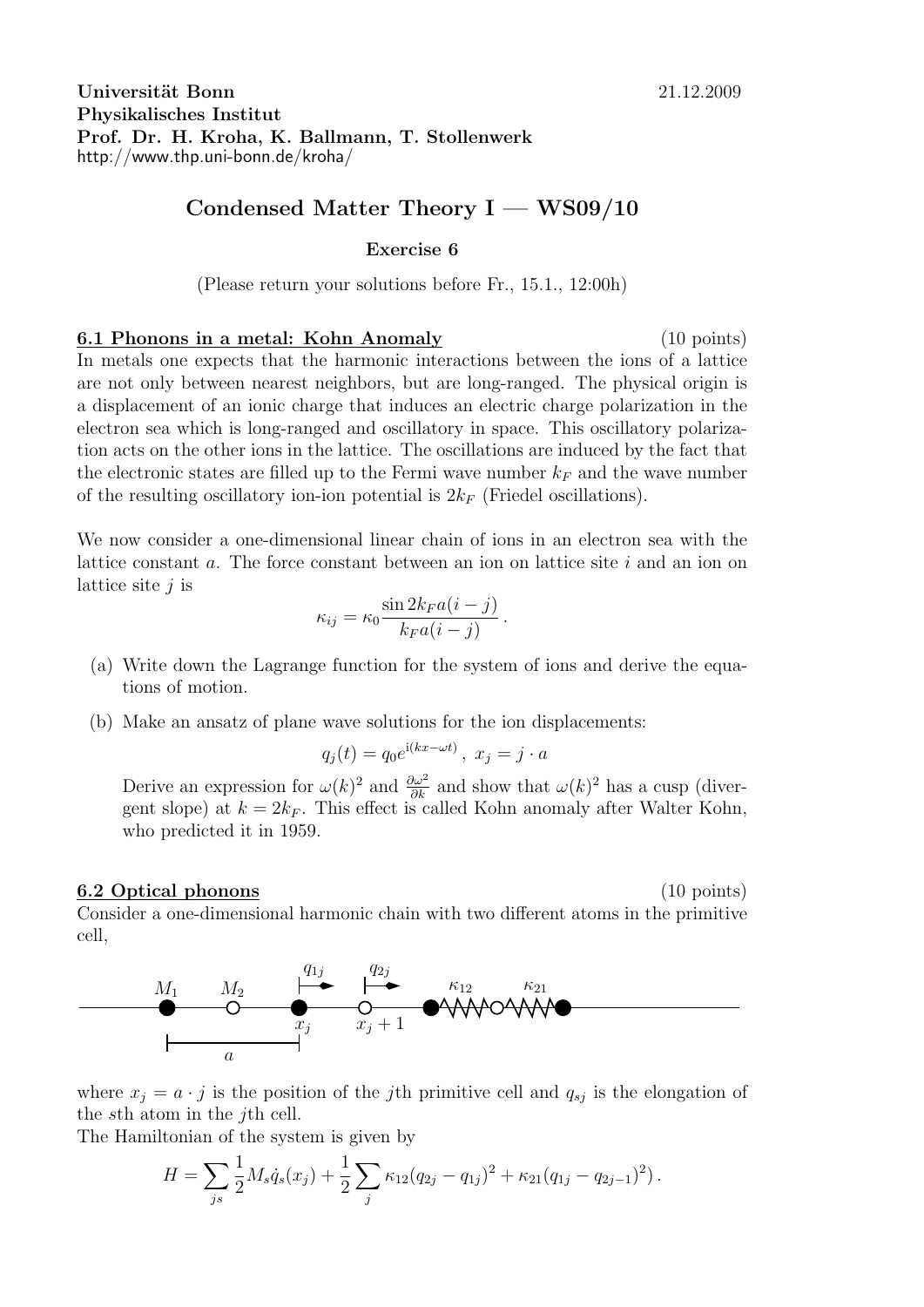For simplicity we assume  $\kappa_{12} = \kappa_{21} = \kappa$ .

(a) Write down the equations of motion. Use the ansatz

$$
q_{sj}(t) = q_s^0 e^{i(kaj - \omega t)}, \ s = 1, 2
$$

to derive the following equation for the frequencies of the eigenmodes (phonons):

$$
\omega^2 = \frac{\kappa}{M^*} \pm \sqrt{\left(\frac{\kappa}{M^*}\right)^2 - 2\frac{\kappa^2}{M_1 M_2} (1 - \cos ka)}
$$

 $M^* = \frac{M_1 M_2}{M_1 + M}$  $\frac{M_1 M_2}{M_1 + M_2}$  is the reduced mass.

- (b) Calculate  $\omega(k)^2$  for  $k \to 0$  and  $k \to \pm \frac{\pi}{a}$  and sketch its behavior for the full Brillouin zone  $\left[-\frac{\pi}{a}\right]$  $\frac{\pi}{a}$ ,  $\frac{\pi}{a}$  $\frac{\pi}{a}$ . Identify the acoustic and the optical branch.
- (c) Discuss the limit  $M_1 = M_2$  and show that this limit results in the acoustic phonon dispersion with lattice constant  $\frac{a}{2}$ .

## **6.3 Meissner effect** (10 points)

The London equations of superconductivity are

$$
\frac{\partial}{\partial t} \left( \Lambda \vec{j} \right) = \vec{E} \qquad \vec{\nabla} \times \left( \Lambda \vec{j} \right) = -\vec{H} \qquad \Lambda = \frac{m}{2n_s e^2}.
$$

Consider a thin superconducting slab of thickness *d*, infinitely extended in *y* and *z* direction, in a uniform, static magnetic field  $\vec{H}_0 = H_0 \hat{e}_z$  parallel to the slab surface.

- a) Use the Maxwell equations to calculate the magnetic field  $H(\vec{x})$ inside the slab. Show that the field enters the slab only on a length scale  $\lambda_L$  (London penetration depth). Draw the result.
- b) Calculate also the current density inside the slab and draw the result.
- c) Calculate the average magnetization of the slab,

$$
\langle H(x) \rangle = \frac{1}{d} \int_{-d/2}^{d/2} dx \, H(x),
$$

and draw it as a function of *d*.

Consider now a current flow through an infinitely long cylindrical superconducting wire of radius  $R(R \gg \lambda_L)$ .